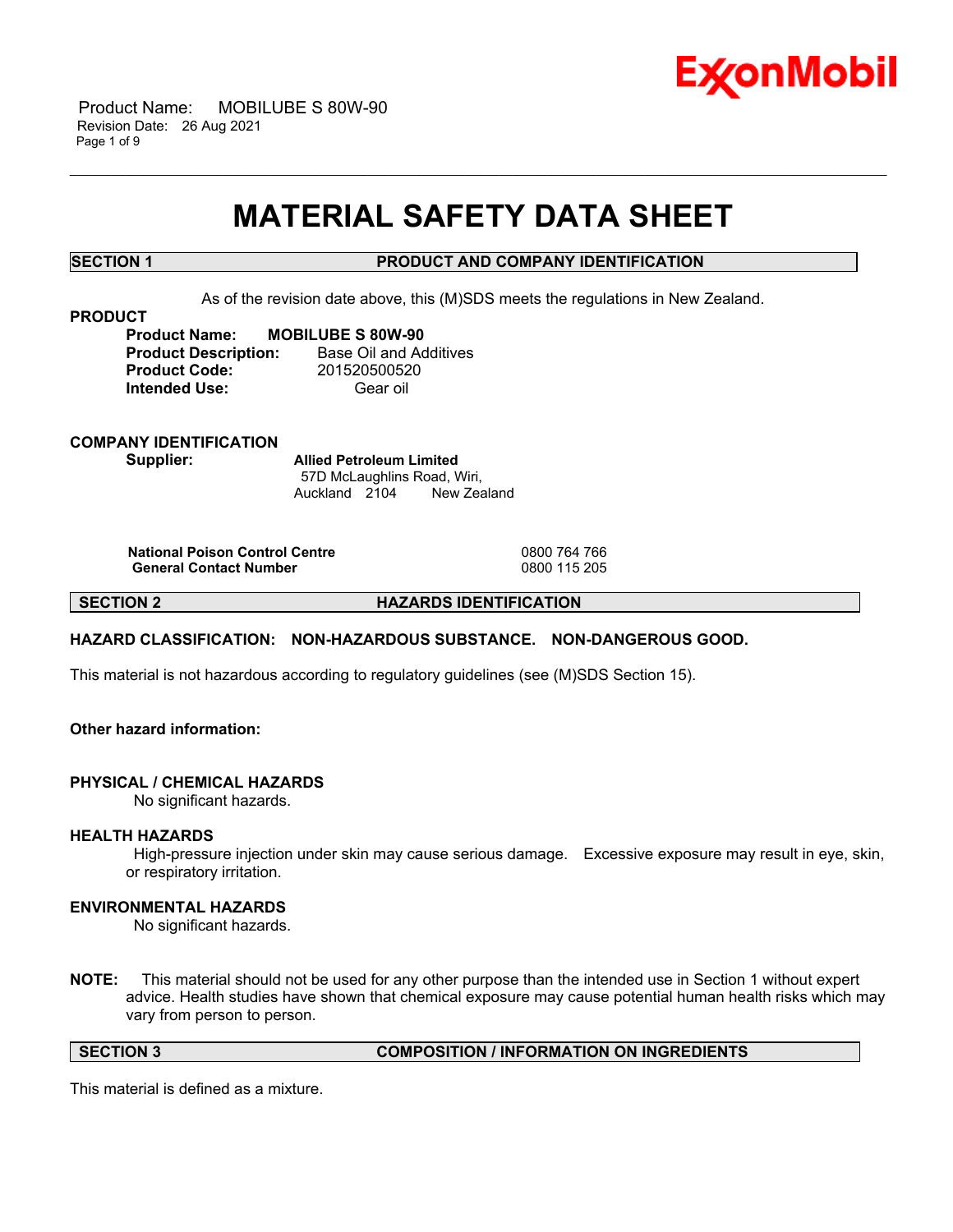

 Product Name: MOBILUBE S 80W-90 Revision Date: 26 Aug 2021 Page 2 of 9

### **Hazardous Substance(s) or Complex Substance(s) required for disclosure**

| <b>Name</b>                                       | CAS#       | Concentration* | <b>GHS Hazard Codes</b>               |
|---------------------------------------------------|------------|----------------|---------------------------------------|
| MAGNESIUM METABORATE                              | 13703-82-7 | $0.1 - 5.1\%$  | H <sub>31</sub> 7                     |
| <b>OLEFIN SULPHIDE</b>                            | 68937-96-2 | $- < 5\%$      | H227. H317. H316. H402.<br>H412       |
| PHOSPHORIC ACID ESTERS, AMINE SALT                |            | $1 - 5\%$      | H227. H302. H317. H318.<br>H401. H411 |
| SEVERELY HYDROTREATED HEAVY PARAFFINIC DISTILLATE | 64742-54-7 | $10 - 520%$    | H304                                  |
| SOLVENT DEWAXED HEAVY PARAFFINIC DISTILLATE       | 64742-65-0 | 10 - < 20%     | H304                                  |

\_\_\_\_\_\_\_\_\_\_\_\_\_\_\_\_\_\_\_\_\_\_\_\_\_\_\_\_\_\_\_\_\_\_\_\_\_\_\_\_\_\_\_\_\_\_\_\_\_\_\_\_\_\_\_\_\_\_\_\_\_\_\_\_\_\_\_\_\_\_\_\_\_\_\_\_\_\_\_\_\_\_\_\_\_\_\_\_\_\_\_\_\_\_\_\_\_\_\_\_\_\_\_\_\_\_\_\_\_\_\_\_\_\_\_\_\_\_

\* All concentrations are percent by weight unless ingredient is a gas. Gas concentrations are in percent by volume. Other ingredients determined not to be hazardous.

| <b>SECTION</b> | <b>FIRST AID MEASURES</b> |  |
|----------------|---------------------------|--|

### **INHALATION**

Remove from further exposure. For those providing assistance, avoid exposure to yourself or others. Use adequate respiratory protection. If respiratory irritation, dizziness, nausea, or unconsciousness occurs, seek immediate medical assistance. If breathing has stopped, assist ventilation with a mechanical device or use mouth-to-mouth resuscitation.

# **SKIN CONTACT**

Wash contact areas with soap and water. If product is injected into or under the skin, or into any part of the body, regardless of the appearance of the wound or its size, the individual should be evaluated immediately by a physician as a surgical emergency. Even though initial symptoms from high pressure injection may be minimal or absent, early surgical treatment within the first few hours may significantly reduce the ultimate extent of injury.

# **EYE CONTACT**

Flush thoroughly with water. If irritation occurs, get medical assistance.

### **INGESTION**

First aid is normally not required. Seek medical attention if discomfort occurs.

**SECTION 5 FIRE FIGHTING MEASURES**

# **EXTINGUISHING MEDIA**

**Appropriate Extinguishing Media:** Use water fog, foam, dry chemical or carbon dioxide (CO2) to extinguish flames.

**Inappropriate Extinguishing Media:** Straight streams of water

# **FIRE FIGHTING**

**Fire Fighting Instructions:** Evacuate area. Prevent run-off from fire control or dilution from entering streams, sewers or drinking water supply. Fire-fighters should use standard protective equipment and in enclosed spaces, self-contained breathing apparatus (SCBA). Use water spray to cool fire exposed surfaces and to protect personnel.

**Hazardous Combustion Products:** Aldehydes, Incomplete combustion products, Oxides of carbon, Smoke, Fume, Sulphur oxides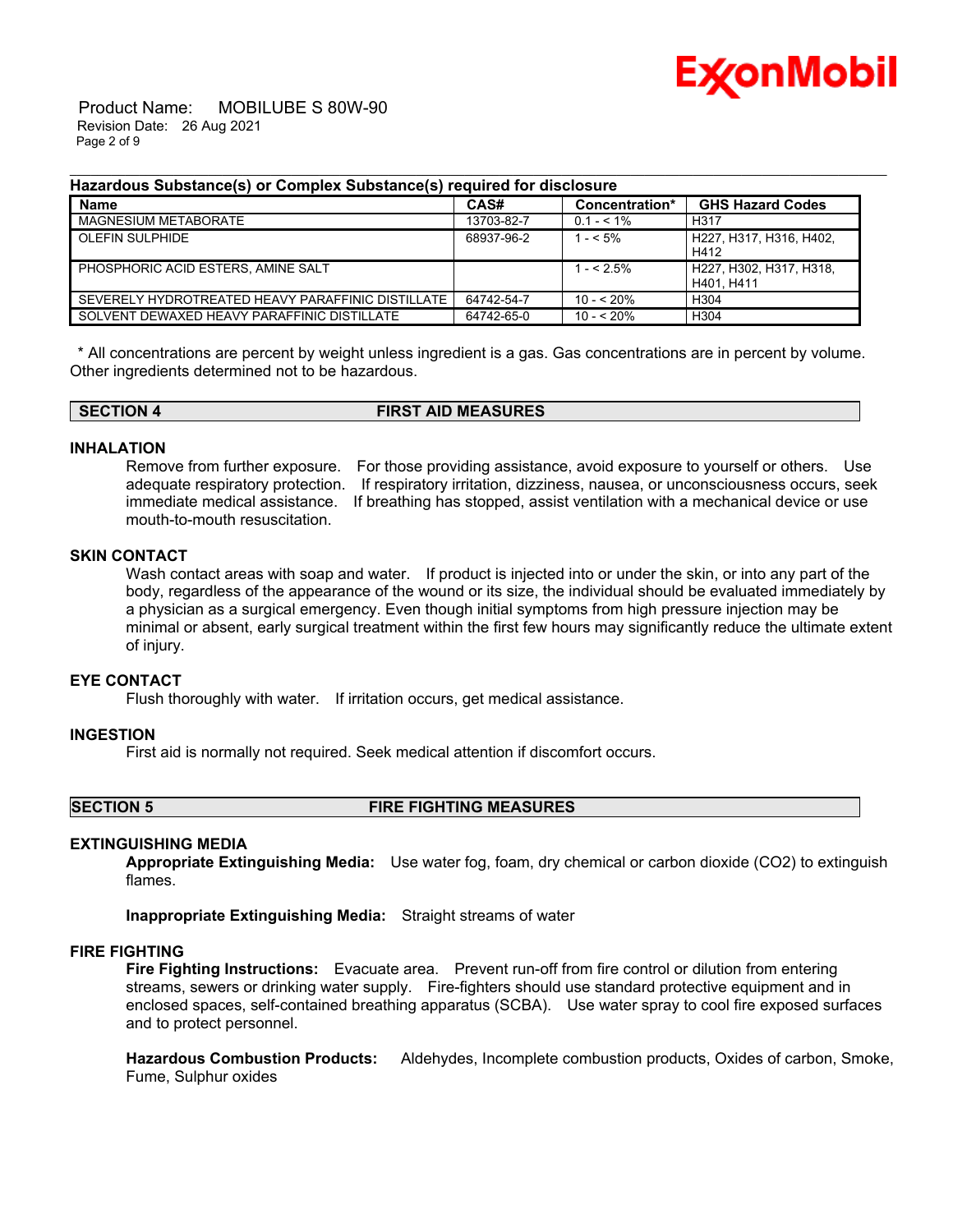

 Product Name: MOBILUBE S 80W-90 Revision Date: 26 Aug 2021 Page 3 of 9

#### **FLAMMABILITY PROPERTIES Flash Point [Method]:** >190°C (374°F) [ASTM D-92]

**Flammable Limits (Approximate volume % in air):** LEL: 0.9 UEL: 7.0 **Autoignition Temperature:** N/D

### **SECTION 6 ACCIDENTAL RELEASE MEASURES**

# **NOTIFICATION PROCEDURES**

In the event of a spill or accidental release, notify relevant authorities in accordance with all applicable regulations.

\_\_\_\_\_\_\_\_\_\_\_\_\_\_\_\_\_\_\_\_\_\_\_\_\_\_\_\_\_\_\_\_\_\_\_\_\_\_\_\_\_\_\_\_\_\_\_\_\_\_\_\_\_\_\_\_\_\_\_\_\_\_\_\_\_\_\_\_\_\_\_\_\_\_\_\_\_\_\_\_\_\_\_\_\_\_\_\_\_\_\_\_\_\_\_\_\_\_\_\_\_\_\_\_\_\_\_\_\_\_\_\_\_\_\_\_\_\_

# **PROTECTIVE MEASURES**

Avoid contact with spilled material. See Section 5 for fire fighting information. See the Hazard Identification Section for Significant Hazards. See Section 4 for First Aid Advice. See Section 8 for advice on the minimum requirements for personal protective equipment. Additional protective measures may be necessary, depending on the specific circumstances and/or the expert judgment of the emergency responders.

For emergency responders: Respiratory protection: respiratory protection will be necessary only in special cases, e.g., formation of mists. Half-face or full-face respirator with filter(s) for dust/organic vapor or Self Contained Breathing Apparatus (SCBA) can be used depending on the size of spill and potential level of exposure. If the exposure cannot be completely characterized or an oxygen deficient atmosphere is possible or anticipated, SCBA is recommended. Work gloves that are resistant to hydrocarbons are recommended. Gloves made of polyvinyl acetate (PVA) are not water-resistant and are not suitable for emergency use. Chemical goggles are recommended if splashes or contact with eyes is possible. Small spills: normal antistatic work clothes are usually adequate. Large spills: full body suit of chemical resistant, antistatic material is recommended.

# **SPILL MANAGEMENT**

**Land Spill:** Stop leak if you can do so without risk. Recover by pumping or with suitable absorbent.

**Water Spill:** Stop leak if you can do so without risk. Confine the spill immediately with booms. Warn other shipping. Remove from the surface by skimming or with suitable absorbents. Seek the advice of a specialist before using dispersants.

Water spill and land spill recommendations are based on the most likely spill scenario for this material; however, geographic conditions, wind, temperature, (and in the case of a water spill) wave and current direction and speed may greatly influence the appropriate action to be taken. For this reason, local experts should be consulted. Note: Local regulations may prescribe or limit action to be taken.

# **ENVIRONMENTAL PRECAUTIONS**

Large Spills: Dyke far ahead of liquid spill for later recovery and disposal. Prevent entry into waterways, sewers, basements or confined areas.

### **SECTION 7 HANDLING AND STORAGE**

#### **HANDLING**

Prevent small spills and leakage to avoid slip hazard. Material can accumulate static charges which may cause an electrical spark (ignition source). When the material is handled in bulk, an electrical spark could ignite any flammable vapors from liquids or residues that may be present (e.g., during switch-loading operations). Use proper bonding and/or earthing procedures. However, bonding and earthing may not eliminate the hazard from static accumulation. Consult local applicable standards for guidance. Additional references include American Petroleum Institute 2003 (Protection Against Ignitions Arising out of Static, Lightning and Stray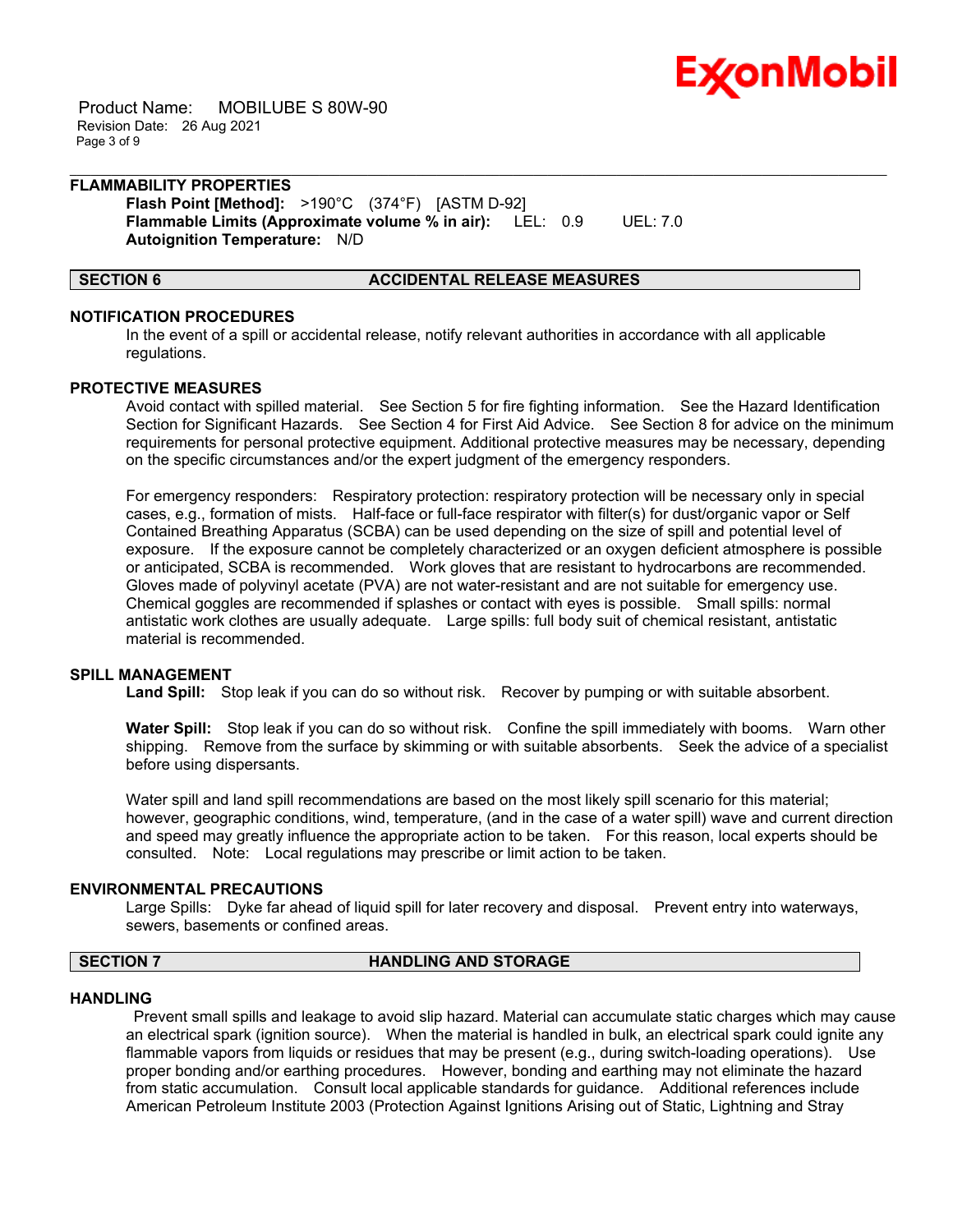

 Product Name: MOBILUBE S 80W-90 Revision Date: 26 Aug 2021 Page 4 of 9

> Currents) or National Fire Protection Agency 77 (Recommended Practice on Static Electricity) or CENELEC CLC/TR 50404 (Electrostatics - Code of practice for the avoidance of hazards due to static electricity).

\_\_\_\_\_\_\_\_\_\_\_\_\_\_\_\_\_\_\_\_\_\_\_\_\_\_\_\_\_\_\_\_\_\_\_\_\_\_\_\_\_\_\_\_\_\_\_\_\_\_\_\_\_\_\_\_\_\_\_\_\_\_\_\_\_\_\_\_\_\_\_\_\_\_\_\_\_\_\_\_\_\_\_\_\_\_\_\_\_\_\_\_\_\_\_\_\_\_\_\_\_\_\_\_\_\_\_\_\_\_\_\_\_\_\_\_\_\_

**Static Accumulator:** This material is a static accumulator.

#### **STORAGE**

The type of container used to store the material may affect static accumulation and dissipation. Do not store in open or unlabelled containers. Keep away from incompatible materials.

### **SECTION 8 EXPOSURE CONTROLS / PERSONAL PROTECTION**

# **EXPOSURE LIMIT VALUES**

### **Exposure limits/standards (Note: Exposure limits are not additive)**

| <b>Substance Name</b>                                              | <b>Form</b>            | Limit/Standard |                   | <b>Note</b> | <b>Source</b>                        | Year |
|--------------------------------------------------------------------|------------------------|----------------|-------------------|-------------|--------------------------------------|------|
| <b>MAGNESIUM METABORATE</b>                                        | Inhalable<br>fraction. | <b>STEL</b>    | $6$ mg/m $3$      |             | <b>ACGIH</b>                         | 2020 |
| <b>MAGNESIUM METABORATE</b>                                        | Inhalable<br>fraction. | <b>TWA</b>     | $2$ mg/m $3$      |             | <b>ACGIH</b>                         | 2020 |
| SEVERELY HYDROTREATED<br><b>HEAVY PARAFFINIC DISTILLATE</b>        | Mist.                  | <b>STEL</b>    | 10 mg/m3          |             | New<br>Zealand<br><b>OELS</b>        | 2019 |
| SEVERELY HYDROTREATED<br><b>HEAVY PARAFFINIC DISTILLATE</b>        | Mist.                  | <b>TWA</b>     | $5$ mg/m $3$      |             | <b>New</b><br>Zealand<br><b>OELS</b> | 2019 |
| <b>SEVERELY HYDROTREATED</b><br><b>HEAVY PARAFFINIC DISTILLATE</b> | Inhalable<br>fraction. | <b>TWA</b>     | $5 \text{ mg/m}$  |             | <b>ACGIH</b>                         | 2020 |
| SOLVENT DEWAXED HEAVY<br>PARAFFINIC DISTILLATE                     | Mist.                  | <b>STEL</b>    | $10 \text{ mg/m}$ |             | New<br>Zealand<br><b>OELS</b>        | 2019 |
| SOLVENT DEWAXED HEAVY<br><b>PARAFFINIC DISTILLATE</b>              | Mist.                  | <b>TWA</b>     | $5 \text{ mg/m}$  |             | <b>New</b><br>Zealand<br><b>OELS</b> | 2019 |
| SOLVENT DEWAXED HEAVY<br>PARAFFINIC DISTILLATE                     | Inhalable<br>fraction. | <b>TWA</b>     | $5 \text{ mg/m}$  |             | <b>ACGIH</b>                         | 2020 |

**Exposure limits/standards for materials that can be formed when handling this product:** When mists/aerosols can occur the following is recommended:  $5$  mg/m<sup>3</sup> - ACGIH TLV (inhalable fraction).

#### **Biological limits**

No biological limits allocated.

NOTE: Limits/standards shown for guidance only. Follow applicable regulations.

# **ENGINEERING CONTROLS**

The level of protection and types of controls necessary will vary depending upon potential exposure conditions. Control measures to consider:

No special requirements under ordinary conditions of use and with adequate ventilation.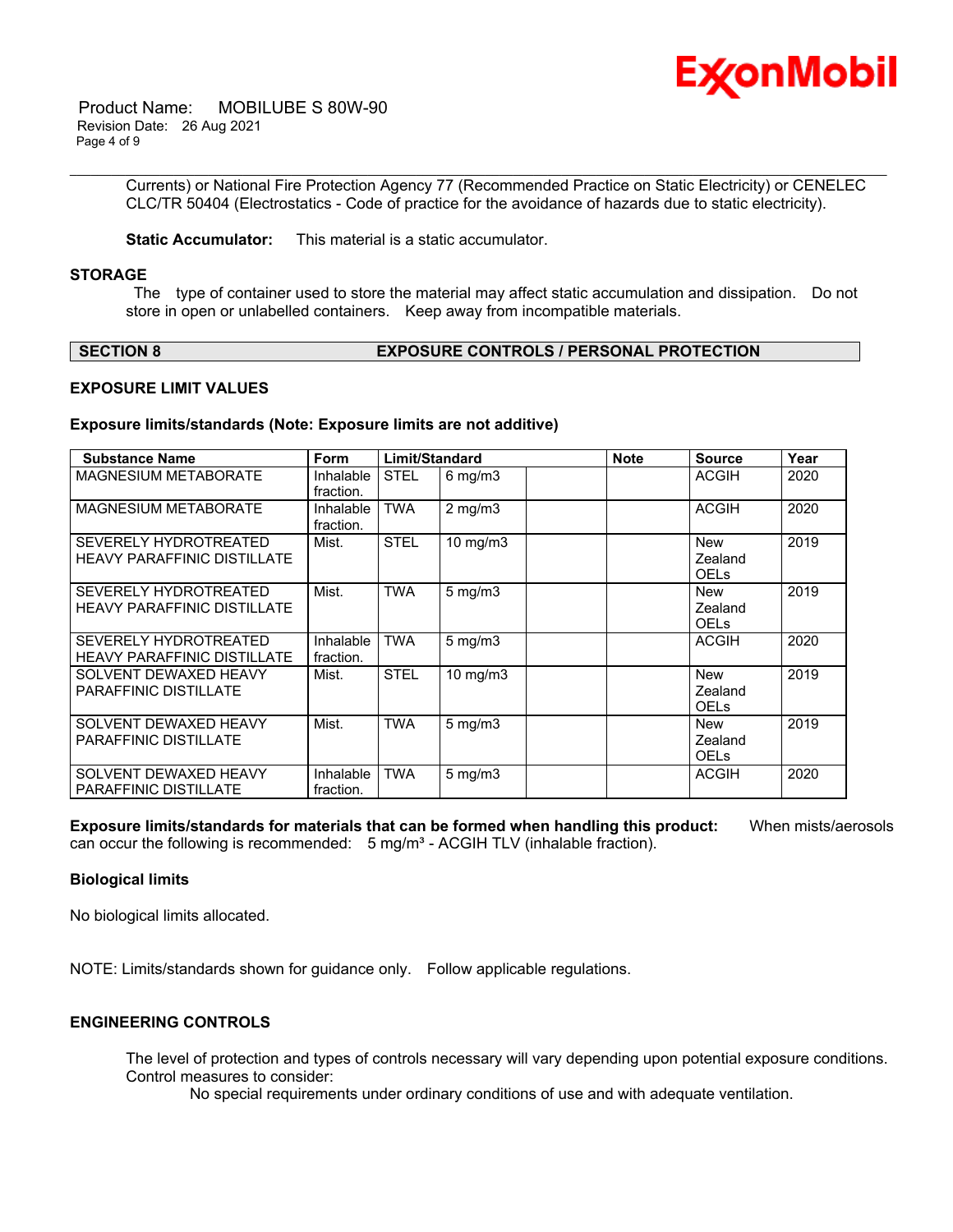

 Product Name: MOBILUBE S 80W-90 Revision Date: 26 Aug 2021 Page 5 of 9

# **PERSONAL PROTECTION**

Personal protective equipment selections vary based on potential exposure conditions such as applications, handling practices, concentration and ventilation. Information on the selection of protective equipment for use with this material, as provided below, is based upon intended, normal usage.

\_\_\_\_\_\_\_\_\_\_\_\_\_\_\_\_\_\_\_\_\_\_\_\_\_\_\_\_\_\_\_\_\_\_\_\_\_\_\_\_\_\_\_\_\_\_\_\_\_\_\_\_\_\_\_\_\_\_\_\_\_\_\_\_\_\_\_\_\_\_\_\_\_\_\_\_\_\_\_\_\_\_\_\_\_\_\_\_\_\_\_\_\_\_\_\_\_\_\_\_\_\_\_\_\_\_\_\_\_\_\_\_\_\_\_\_\_\_

**Respiratory Protection:** If engineering controls do not maintain airborne contaminant concentrations at a level which is adequate to protect worker health, an approved respirator may be appropriate. Respirator selection, use, and maintenance must be in accordance with regulatory requirements, if applicable. Types of respirators to be considered for this material include:

No special requirements under ordinary conditions of use and with adequate ventilation. Particulate

For high airborne concentrations, use an approved supplied-air respirator, operated in positive pressure mode. Supplied air respirators with an escape bottle may be appropriate when oxygen levels are inadequate, gas/vapour warning properties are poor, or if air purifying filter capacity/rating may be exceeded.

**Hand Protection:** Any specific glove information provided is based on published literature and glove manufacturer data. Glove suitability and breakthrough time will differ depending on the specific use conditions. Contact the glove manufacturer for specific advice on glove selection and breakthrough times for your use conditions. Inspect and replace worn or damaged gloves. The types of gloves to be considered for this material include:

No protection is ordinarily required under normal conditions of use. Nitrile,Viton

**Eye Protection:** If contact is likely, safety glasses with side shields are recommended.

**Skin and Body Protection:** Any specific clothing information provided is based on published literature or manufacturer data. The types of clothing to be considered for this material include:

No skin protection is ordinarily required under normal conditions of use. In accordance with good industrial hygiene practices, precautions should be taken to avoid skin contact.

**Specific Hygiene Measures:** Always observe good personal hygiene measures, such as washing after handling the material and before eating, drinking, and/or smoking. Routinely wash work clothing and protective equipment to remove contaminants. Discard contaminated clothing and footwear that cannot be cleaned. Practice good housekeeping.

#### **ENVIRONMENTAL CONTROLS**

Comply with applicable environmental regulations limiting discharge to air, water and soil. Protect the environment by applying appropriate control measures to prevent or limit emissions.

#### **SECTION 9 PHYSICAL AND CHEMICAL PROPERTIES**

**Note: Physical and chemical properties are provided for safety, health and environmental considerations only and may not fully represent product specifications. Contact the Supplier for additional information.**

# **GENERAL INFORMATION**

**Physical State:** Liquid **Colour:** Amber **Odour:** Characteristic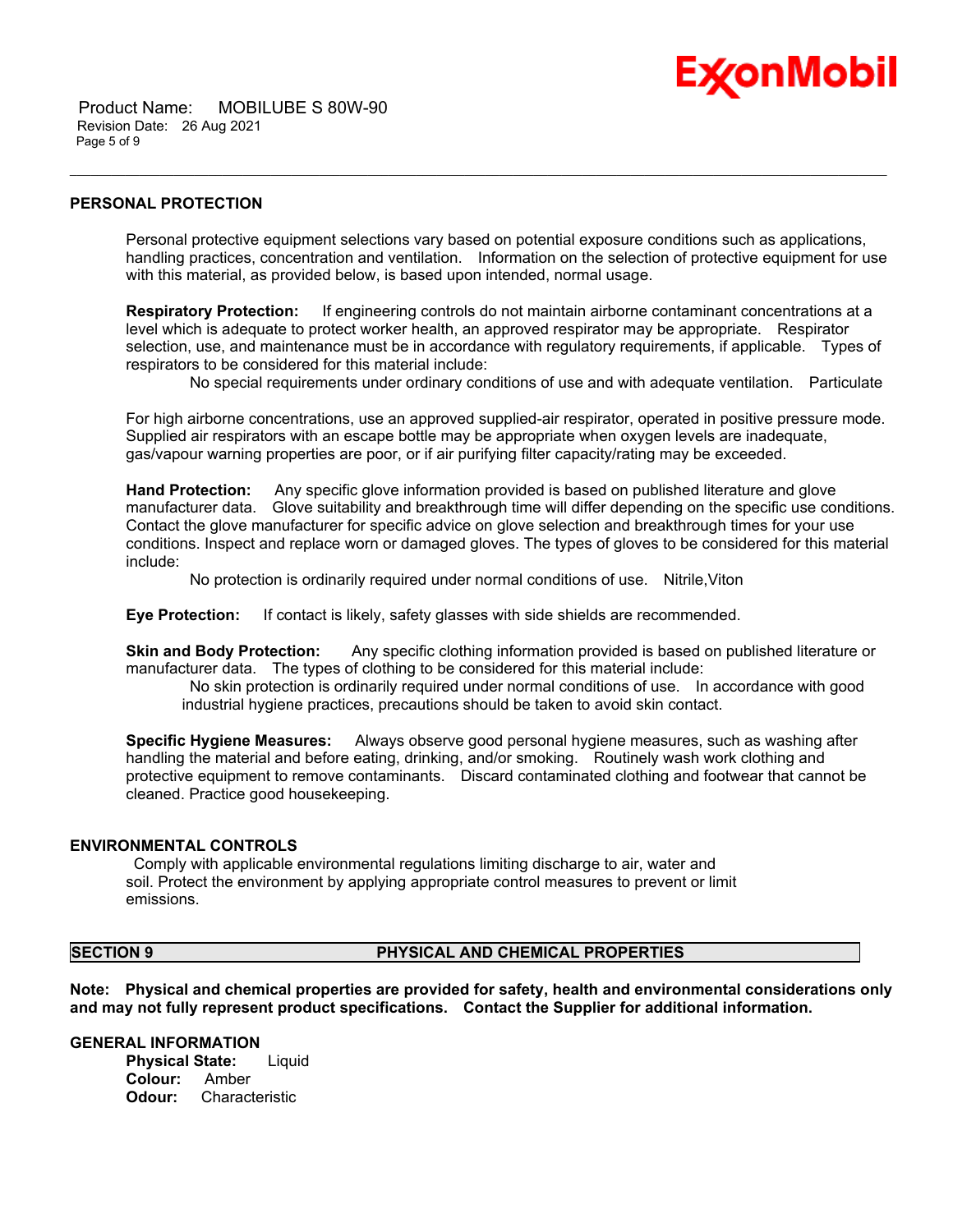

 Product Name: MOBILUBE S 80W-90 Revision Date: 26 Aug 2021 Page 6 of 9

\_\_\_\_\_\_\_\_\_\_\_\_\_\_\_\_\_\_\_\_\_\_\_\_\_\_\_\_\_\_\_\_\_\_\_\_\_\_\_\_\_\_\_\_\_\_\_\_\_\_\_\_\_\_\_\_\_\_\_\_\_\_\_\_\_\_\_\_\_\_\_\_\_\_\_\_\_\_\_\_\_\_\_\_\_\_\_\_\_\_\_\_\_\_\_\_\_\_\_\_\_\_\_\_\_\_\_\_\_\_\_\_\_\_\_\_\_\_ **Odour Threshold:** N/D

**IMPORTANT HEALTH, SAFETY, AND ENVIRONMENTAL INFORMATION Relative Density (at 15 °C):** 0.9 [ASTM D4052] **Flammability (Solid, Gas):** N/A **Flash Point [Method]:** >190°C (374°F) [ASTM D-92] **Flammable Limits (Approximate volume % in air):** LEL: 0.9 UEL: 7.0 **Autoignition Temperature:** N/D **Boiling Point / Range:** > 316°C (601°F) [Estimated] **Decomposition Temperature:** N/D **Vapour Density (Air = 1):** > 2 at 101 kPa [Estimated] **Vapour Pressure:** < 0.013 kPa (0.1 mm Hg) at 20 °C [Estimated] **Evaporation Rate (n-butyl acetate = 1):** N/D **pH:** N/A **Log Pow (n-Octanol/Water Partition Coefficient):** > 3.5 **Solubility in Water:** Negligible **Viscosity:** 143.9 cSt (143.9 mm2/sec) at 40°C | 14.9 cSt (14.9 mm2/sec) at 100°C [ASTM D 445] **Molecular Weight:** N/D **Oxidizing Properties:** See Hazards Identification Section.

# **OTHER INFORMATION**

**Freezing Point:** N/D **Melting Point:** N/A **Pour Point:** -27°C (-17°F) [ASTM D97] **DMSO Extract (mineral oil only), IP-346:** < 3 %wt

# **SECTION 10 STABILITY AND REACTIVITY**

**STABILITY:** Material is stable under normal conditions.

**CONDITIONS TO AVOID:** Excessive heat. High energy sources of ignition.

**MATERIALS TO AVOID:** Strong oxidisers

**HAZARDOUS DECOMPOSITION PRODUCTS:** Material does not decompose at ambient temperatures.

**POSSIBILITY OF HAZARDOUS REACTIONS:** Hazardous polymerization will not occur.

**SECTION 11 TOXICOLOGICAL INFORMATION**

# **ACUTE TOXICITY**

| <b>Route of Exposure</b>                    | <b>Conclusion / Remarks</b>                                |  |
|---------------------------------------------|------------------------------------------------------------|--|
| <b>Inhalation</b>                           |                                                            |  |
| Toxicity: No end point data for material.   | Minimally Toxic. Based on assessment of the components.    |  |
| Irritation: No end point data for material. | Negligible hazard at ambient/normal handling temperatures. |  |
|                                             |                                                            |  |
| <b>Ingestion</b>                            |                                                            |  |
| Toxicity: No end point data for material.   | Minimally Toxic. Based on assessment of the components.    |  |
|                                             |                                                            |  |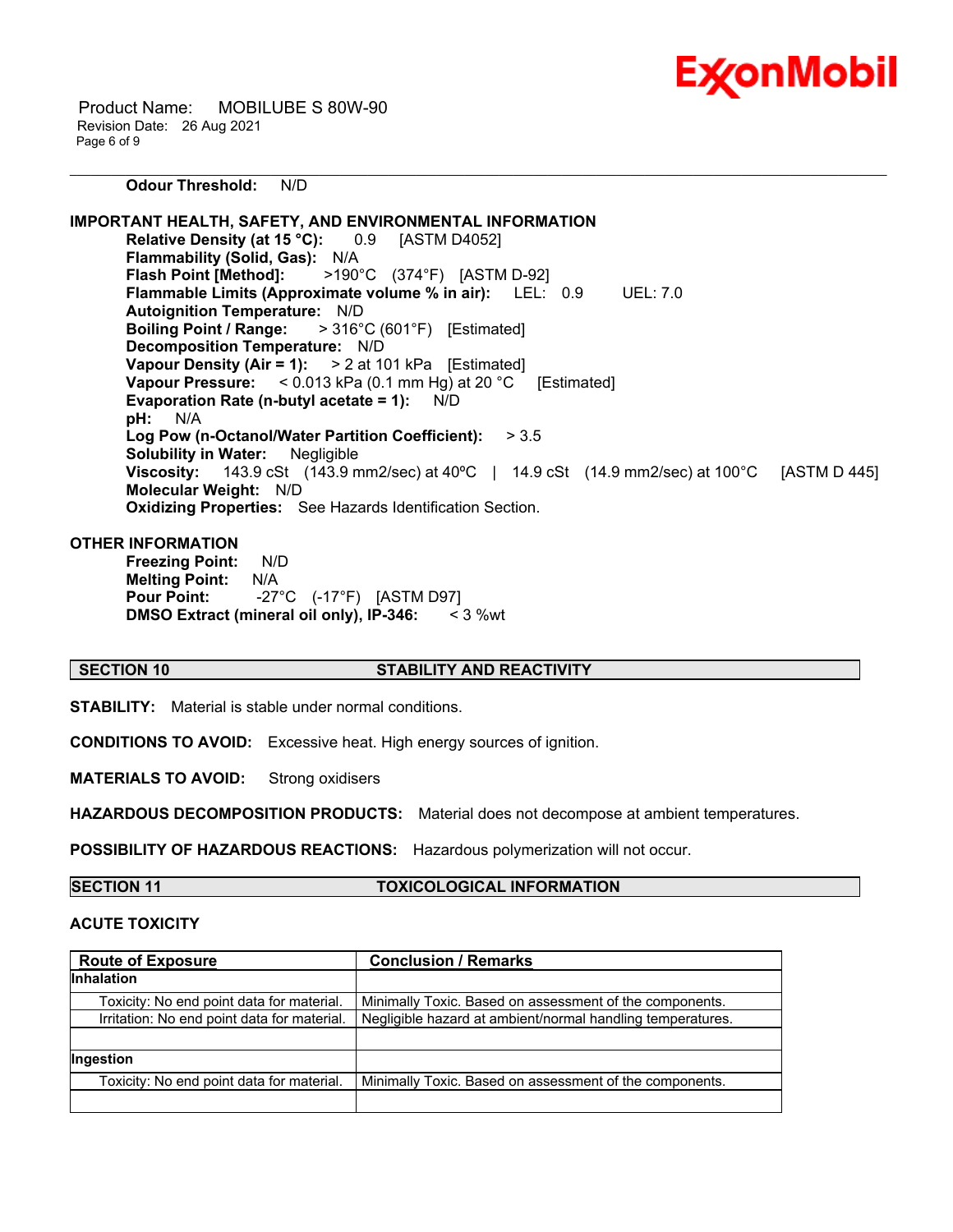

 Product Name: MOBILUBE S 80W-90 Revision Date: 26 Aug 2021 Page 7 of 9

| <b>Skin</b>                                 |                                                                                                  |
|---------------------------------------------|--------------------------------------------------------------------------------------------------|
| Toxicity: No end point data for material.   | Minimally Toxic. Based on assessment of the components.                                          |
| Irritation: No end point data for material. | Negligible irritation to skin at ambient temperatures. Based on<br>assessment of the components. |
|                                             |                                                                                                  |
| Eye                                         |                                                                                                  |
| Irritation: No end point data for material. | May cause mild, short-lasting discomfort to eyes. Based on<br>assessment of the components.      |

# **OTHER HEALTH EFFECTS FROM SHORT AND LONG TERM EXPOSURE**

Anticipated health effects from sub-chronic, chronic, respiratory or skin sensitization, mutagenicity, reproductive toxicity, carcinogenicity, target organ toxicity (single exposure or repeated exposure), aspiration toxicity and other effects based on human experience and/or experimental data.

# **For the product itself:**

Repeated and/or prolonged exposure may cause irritation to the skin, eyes, or respiratory tract. Component concentrations in this formulation would not be expected to cause skin sensitization, based on tests of the components, this formulation, or similar formulations.

#### **Contains:**

Base oil severely refined: Not carcinogenic in animal studies. Representative material passes IP-346, Modified Ames test, and/or other screening tests. Dermal and inhalation studies showed minimal effects; lung nonspecific infiltration of immune cells, oil deposition and minimal granuloma formation. Not sensitising in test animals.

# **IARC Classification:**

**The following ingredients are cited on the lists below:** None.

--REGULATORY LISTS SEARCHED--  $1 = IARC$  1  $2 = IARC$  2A  $3 = IARC$  2B

### **SECTION 12 ECOLOGICAL INFORMATION**

The information given is based on data for the material, components of the material, or for similar materials, through the application of bridging principals.

# **ECOTOXICITY**

Material -- Not expected to be harmful to aquatic organisms.

#### **MOBILITY**

 Base oil component -- Low solubility and floats and is expected to migrate from water to the land. Expected to partition to sediment and wastewater solids.

# **PERSISTENCE AND DEGRADABILITY**

### **Biodegradation:**

Base oil component -- Expected to be inherently biodegradable

## **BIOACCUMULATION POTENTIAL**

 Base oil component -- Has the potential to bioaccumulate, however metabolism or physical properties may reduce the bioconcentration or limit bioavailability.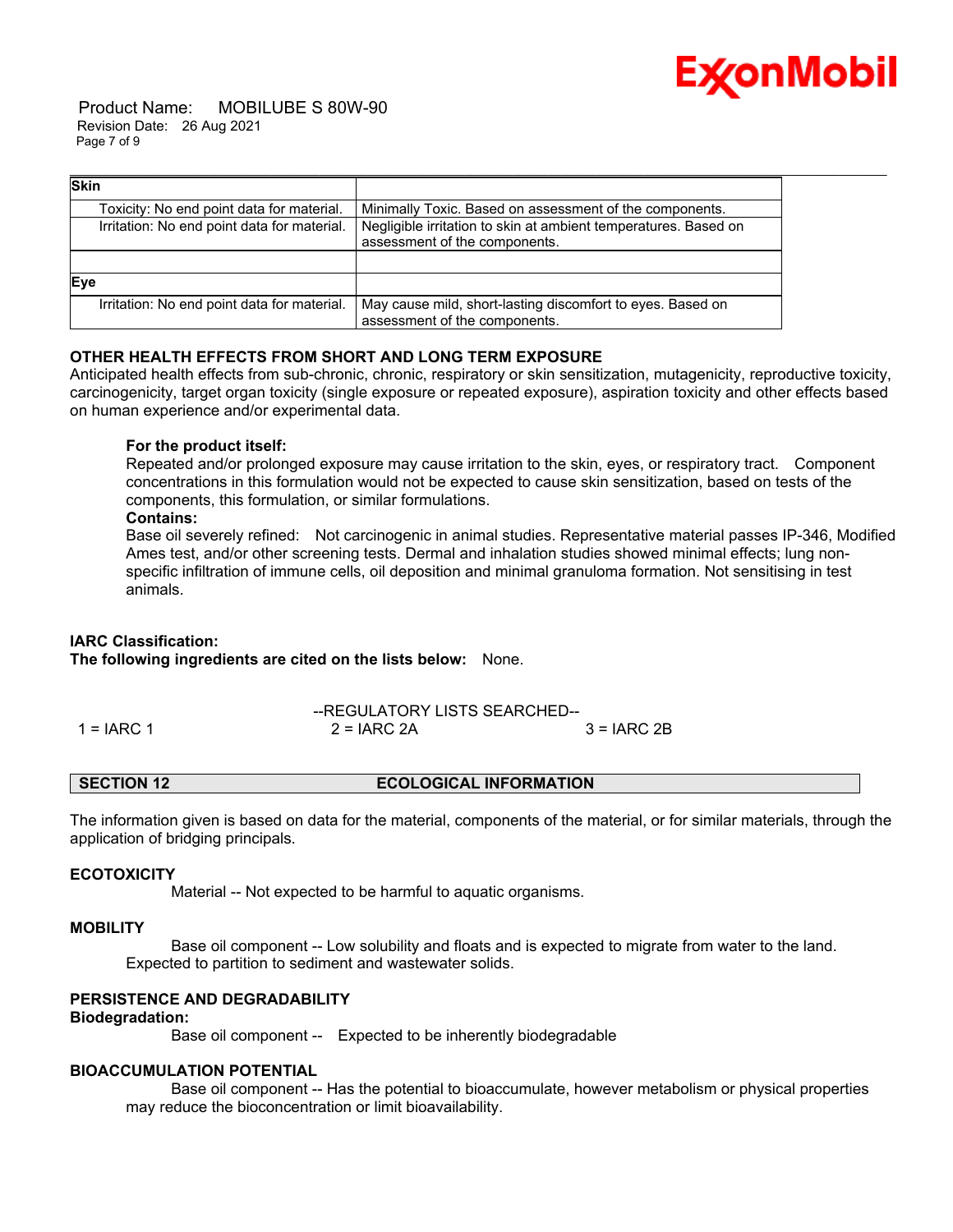

 Product Name: MOBILUBE S 80W-90 Revision Date: 26 Aug 2021 Page 8 of 9

### **SECTION 13 DISPOSAL CONSIDERATIONS**

\_\_\_\_\_\_\_\_\_\_\_\_\_\_\_\_\_\_\_\_\_\_\_\_\_\_\_\_\_\_\_\_\_\_\_\_\_\_\_\_\_\_\_\_\_\_\_\_\_\_\_\_\_\_\_\_\_\_\_\_\_\_\_\_\_\_\_\_\_\_\_\_\_\_\_\_\_\_\_\_\_\_\_\_\_\_\_\_\_\_\_\_\_\_\_\_\_\_\_\_\_\_\_\_\_\_\_\_\_\_\_\_\_\_\_\_\_\_

Disposal recommendations based on material as supplied. Disposal must be in accordance with current applicable laws and regulations, and material characteristics at time of disposal.

# **DISPOSAL RECOMMENDATIONS**

Product is suitable for burning in an enclosed controlled burner for fuel value or disposal by supervised incineration at very high temperatures to prevent formation of undesirable combustion products. Protect the environment. Dispose of used oil at designated sites. Minimize skin contact. Do not mix used oils with solvents, brake fluids or coolants.

**Empty Container Warning** Empty Container Warning (where applicable): Empty containers may contain residue and can be dangerous. Do not attempt to refill or clean containers without proper instructions. Empty drums should be completely drained and safely stored until appropriately reconditioned or disposed. Empty containers should be taken for recycling, recovery, or disposal through suitably qualified or licensed contractor and in accordance with governmental regulations. DO NOT PRESSURISE, CUT, WELD, BRAZE, SOLDER, DRILL, GRIND, OR EXPOSE SUCH CONTAINERS TO HEAT, FLAME, SPARKS, STATIC ELECTRICITY, OR OTHER SOURCES OF IGNITION. THEY MAY EXPLODE AND CAUSE INJURY OR DEATH.

| <b>SECTION 14</b> | <b>TRANSPORT INFORMATION</b> |
|-------------------|------------------------------|
|                   |                              |

**LAND** : Not Regulated for Land Transport

- **SEA (IMDG):** Not Regulated for Sea Transport according to IMDG-Code
- **AIR (IATA):** Not Regulated for Air Transport

**SECTION 15 REGULATORY INFORMATION**

**Material is Not Hazardous as defined by the Hazardous Substances (Health and Safety Reform Revocations) Regulations 2017.**

**Product is not regulated according to New Zealand Land Transport Rule.**

# **REGULATORY STATUS AND APPLICABLE LAWS AND REGULATIONS**

**Listed or exempt from listing/notification on the following chemical inventories :**  AIIC, ENCS, IECSC, ISHL, KECI, PICCS, TCSI, TSCA  **Special Cases:**

| Inventory   | Status                              |
|-------------|-------------------------------------|
| <b>NDSL</b> | Apply<br>---------<br>Restrictions. |

# **SECTION 16 OTHER INFORMATION**